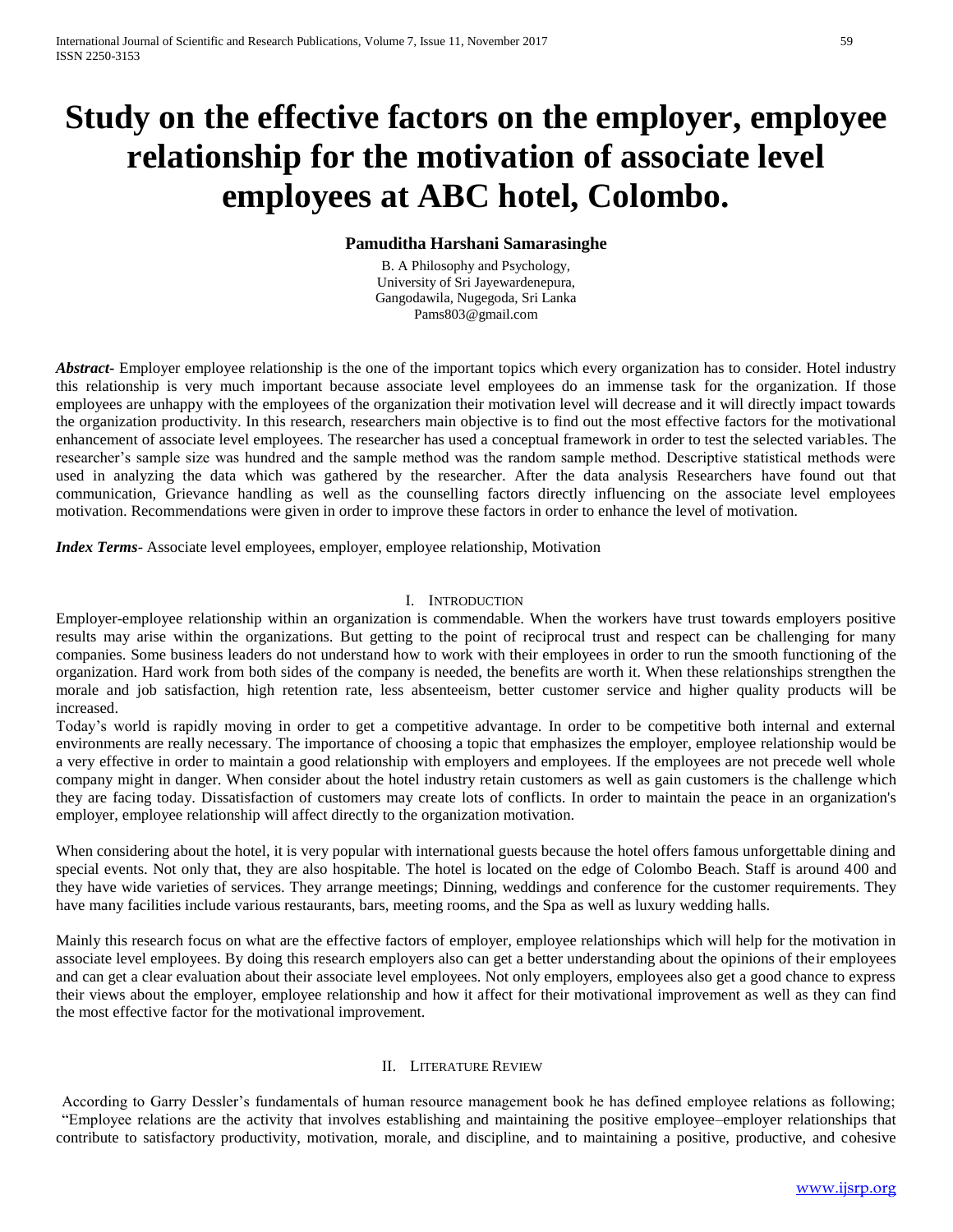International Journal of Scientific and Research Publications, Volume 7, Issue 11, November 2017 60 ISSN 2250-3153

work environment. Whether you're recruiting employees, managing union organizing campaigns, asking employees to work overtime, or doing some other task, it obviously makes sense to have employees on your side. Most employers therefore endeavor to build positive employee relations on the sensible assumption that doing so beats building negative ones. Managing employee relations is usually assigned to HR, and is a topic the SHRM Knowledge Base addresses".

A fundamental of human resource management Emerging experiences from Africa Josephat Stephen Itika has defined employer, employee relationship as follows; "Foot & Hook (2008) has stipulated important rights of the employer and employee in the employment relationship. In this regard, the employer has the right to control work performance, integrate employees in the organization's structure and management system, and create an environment of mutual trust, confidence and supply of enough and reasonable work. In exchange, the employee is expected to obey lawful and reasonable orders, maintain fidelity and work with due diligence and care. The laws of the land usually govern these relationships and expectations and where breaches are made, leading to conflicts of interests and grievances, legal remedies have to be sought from a court of law".

According to the workers and the family researcher network they define employee relations as "Employee Relations involves the body of work concerned with maintaining employer, employee relationships that contribute to satisfactory productivity, motivation, and morale. Essentially, Employee Relations is concerned with preventing and resolving problems involving individuals who arise out of or affect work situations."

Armstrong's handbook of Human Recourse management 12th edition "Employee relations are basically about how managements and employees live together and what can be done to make that work. There are two views about the relationship. The unitary viewpoint is the belief that management and employees share the same concerns and it is therefore in both their interests to cooperate. This was expressed by Walton (1985: 64) as the principle of mutuality. A similar belief is expressed in the idea of social partnership, which states that as stakeholders, the parties involved in employee relations should aim to work together to the greater good of all".

According to Armstrong Handbook of Human Resource management book; "the term 'motivation' derives from the Latin word for movement (mover). A motive is a reason for doing something. Motivation is the strength and direction of behavior and the factors that influence people to behave in certain ways. People are motivated when they expect that a course of action is likely to lead to the attainment of a goal and a valued reward – one that satisfies their needs and wants. The term 'motivation' can refer variously to the goals that individuals have, the ways in which individuals chose their goals and the ways in which others try to change their behavior". John M Werner and Randy L Desimune state that in their book in human resource development, "motivation has a fundamental internal influence on employee behavior and motivation as one of the most basic element of human behavior".

Terry Mitchel synthesized many definitions of work motivation as, "The psychological processes that cause to shape, direct, and persist of voluntary actions those are goal directed."

According to Robert Dubin (1970), "Motivation is the complex set of forces starting and keeping a person at work in an organization. Motivation is something that moves the person to action, and continues him in the course of action already initiated." Buford, Bedeian, and Lindner (1995) states that: "Motivation is a predisposition to behave in a purposive manner to achieve specific, unmet needs."

## III. METHODOLOGY

The type of research that will be used in this study is quantitative research. The researcher examined the phenomenon through the questionnaires that will be given out to respondents for the statistical representation of the findings in the study, interviews with the respondents and a few experts in this field will also be conducted. The questioner based on the following three variables due to the broadness of the topic. The researcher selected independent variable as the communication, counselling and grievance handling and the dependent variable as the motivation.

## Conceptual Frame Work

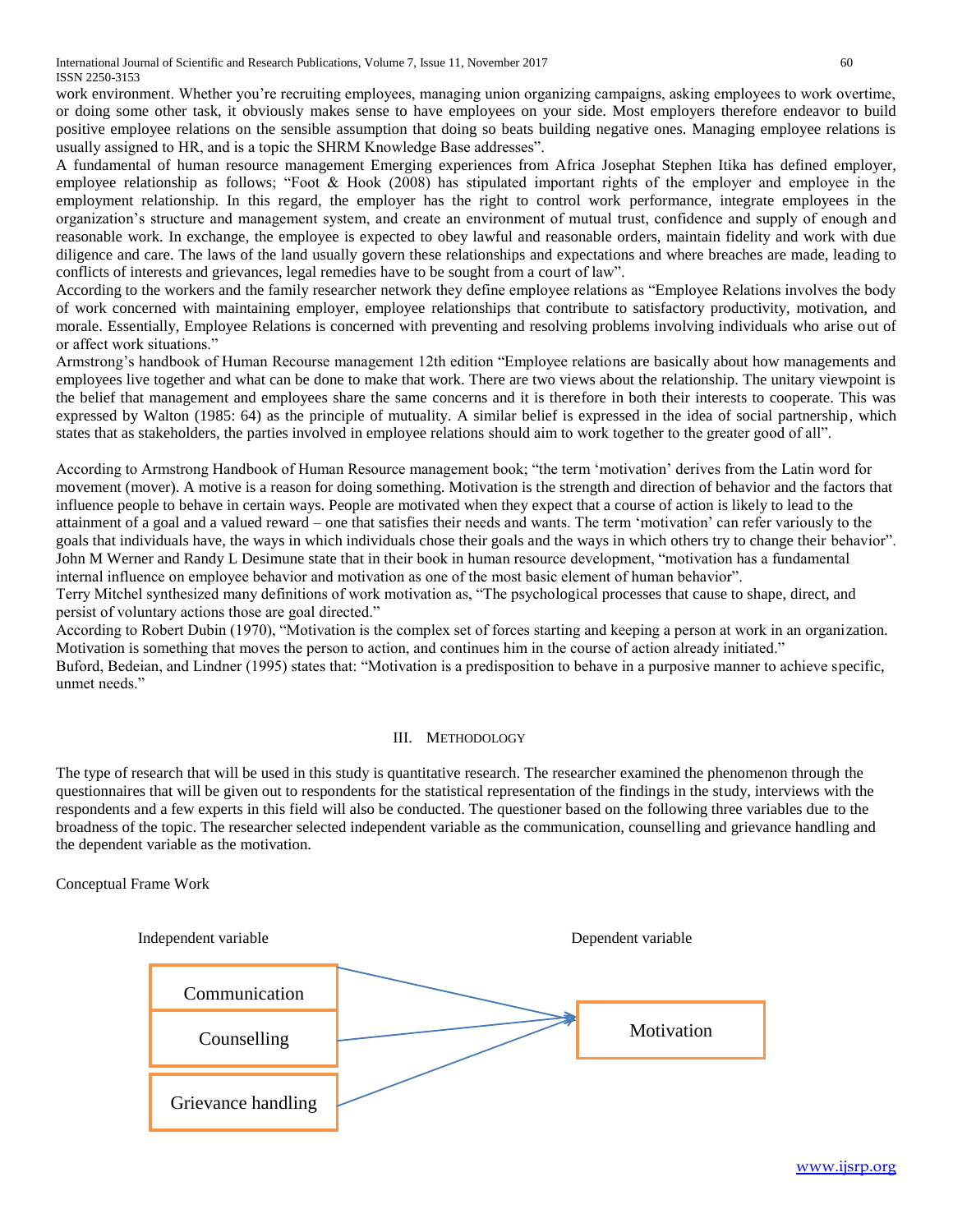International Journal of Scientific and Research Publications, Volume 7, Issue 11, November 2017 61 ISSN 2250-3153

Hypothesis

Ho - Employer and employee relationship will not affect to improve motivation in associate level employees

H<sup>1</sup> - Employer and employee relationship will affect to improve motivation in associate level employees

Sample size - The total numbers of associate level employees are 400 and the researcher selected 100 sample size in order to analyze the data.

Data collection- The researcher uses the random sample method to which included close ended questions. The Questions were based on Communication, Counselling and grievance handling.

Data analysis- Data analysis was done by using the Excel and researcher has used graphs and tables in order to show the data.

Primary data collection – primary data is gathered through the structured questionnaire.

Secondary data collection- the data to be gathered in using or precious research findings, literature survey of text books, internet, reports and related articles from journals and magazines.

1.1Communication questions data summary

| Question<br>Number |           |    |     |    |    |
|--------------------|-----------|----|-----|----|----|
|                    |           |    |     |    |    |
| Yes                | . .<br>45 | HJ | 44  | 44 | 42 |
| No                 | 55        | レー | Dŏ. | 46 | 58 |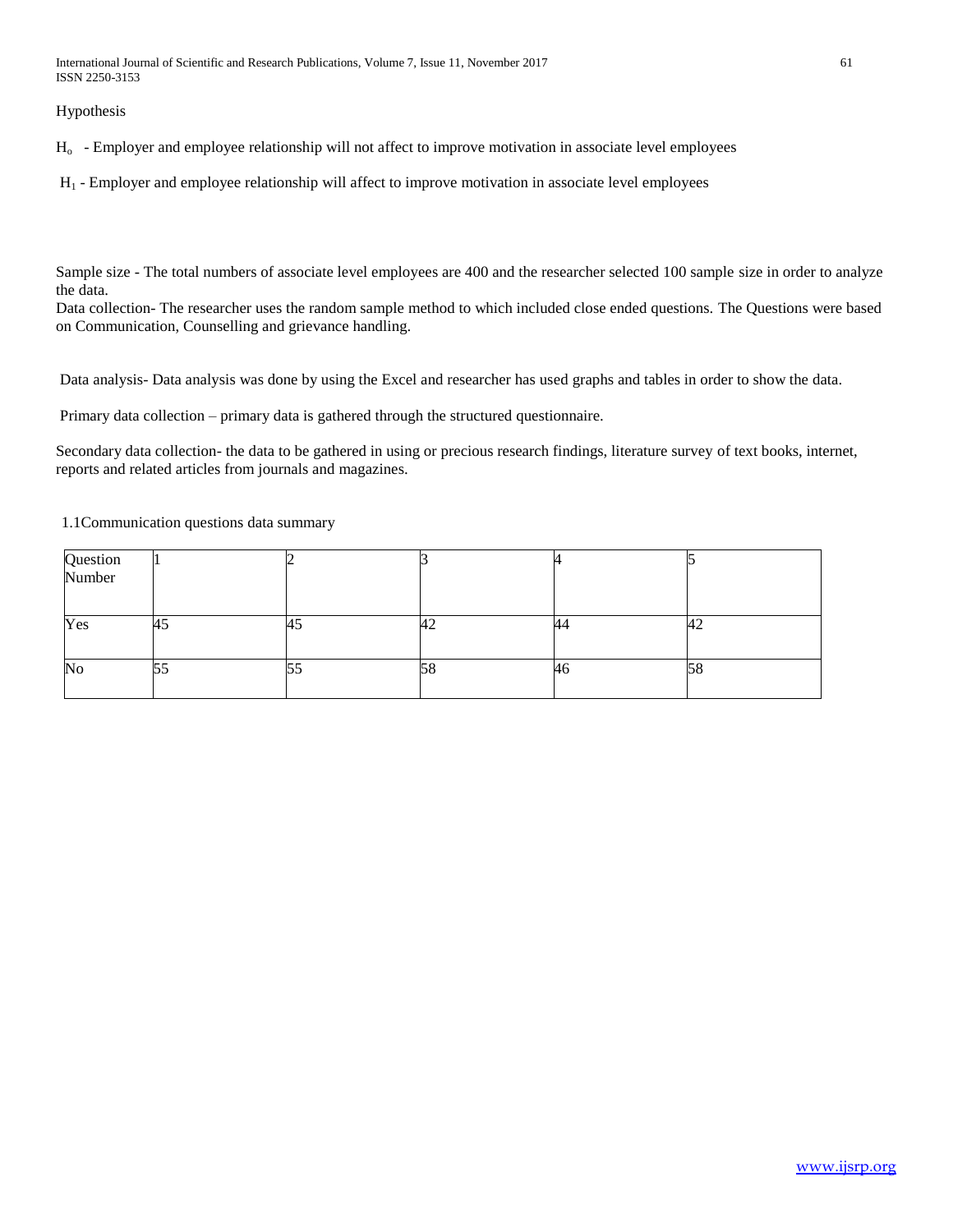



1.2 Grievance handling questions data summary

| Question<br>number | N   |    |    |    | ΙU  |
|--------------------|-----|----|----|----|-----|
|                    |     |    |    |    |     |
| Yes                | 48  | 40 | 70 |    | 160 |
|                    |     |    |    | JJ |     |
| $\rm No$           | ے ر | 60 | зU | υJ | 40  |
|                    |     |    |    |    |     |

Chart 1.2

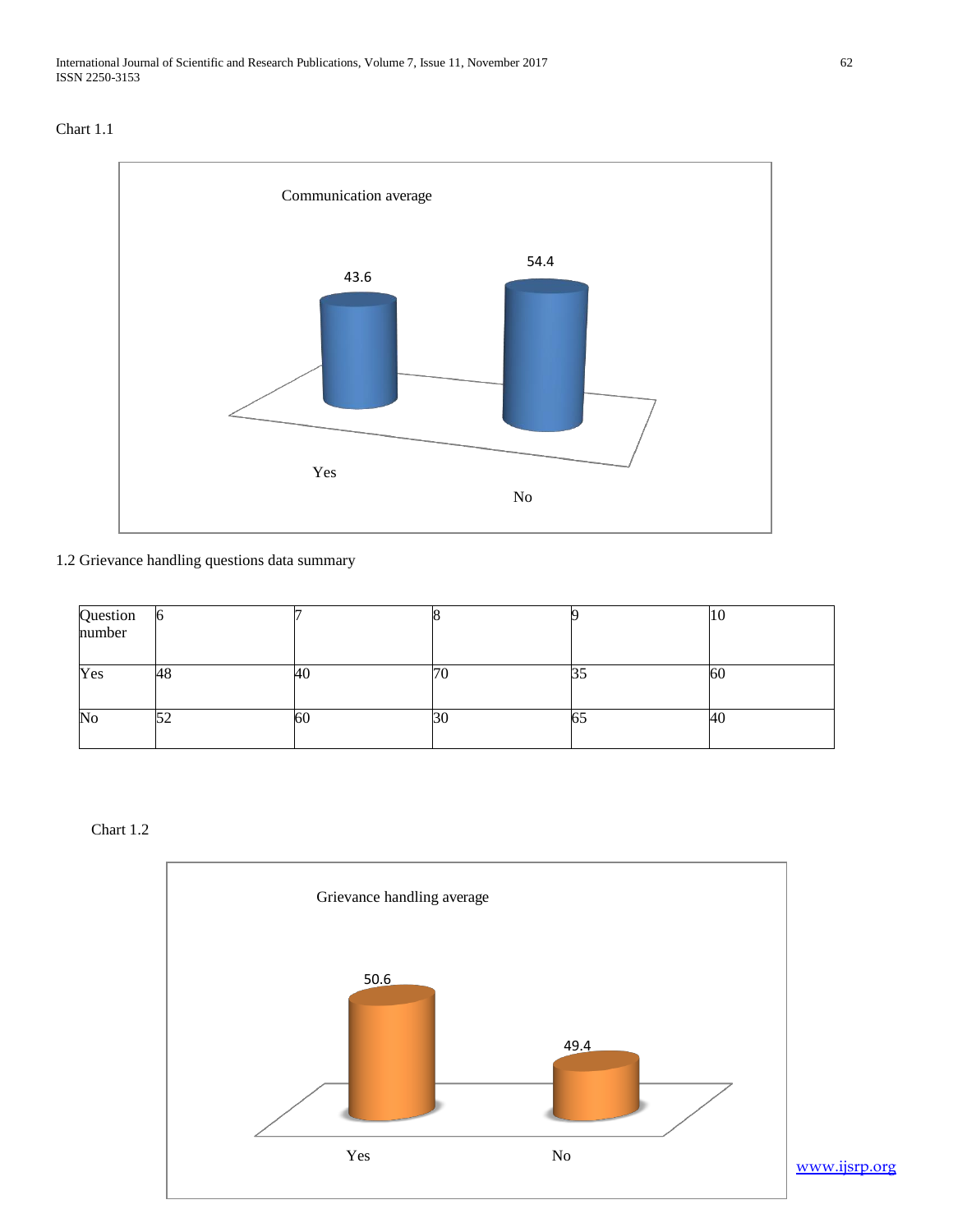#### 1.3 Counselling questions data summary

| Question<br>number | L L    |    | ⊥ J |    | . J |
|--------------------|--------|----|-----|----|-----|
| Yes                | 28     | ບບ | HJ  | DО |     |
| No                 | ⇁<br>∼ |    |     | bΖ | OЭ  |

#### Chart 1.3





The researcher wanted to identify what are the effective factors inan employer, employee relationship for the improvement of motivation in associates. In order to measure the employer, employee relationship the questions are asked based on the communication, counselling and grievance handling in order to find out what are the most effective factors for the associate level employees motivation.

By analyzing percentages taken from the communication related questions researcher found that overall communication is beneficial for the improvement of motivation. In the table number 1.1 most of the employees have given negative answers about the given questions. This proves that communication is important for their motivation and it will directly effect on the employer employee relationship.

When taking the average of communication also we can see that 43.6 employees have given yes answers and 54.4 given the No answers. This proves that the communication is not in a stable manner according to theaverages.

When considering the grievance handling related questions researcher found associate level employees need a proper grievance handling method when analyzing the data.

1.2table help to identify the importance of grievance handling because management has not taken any action for an immediate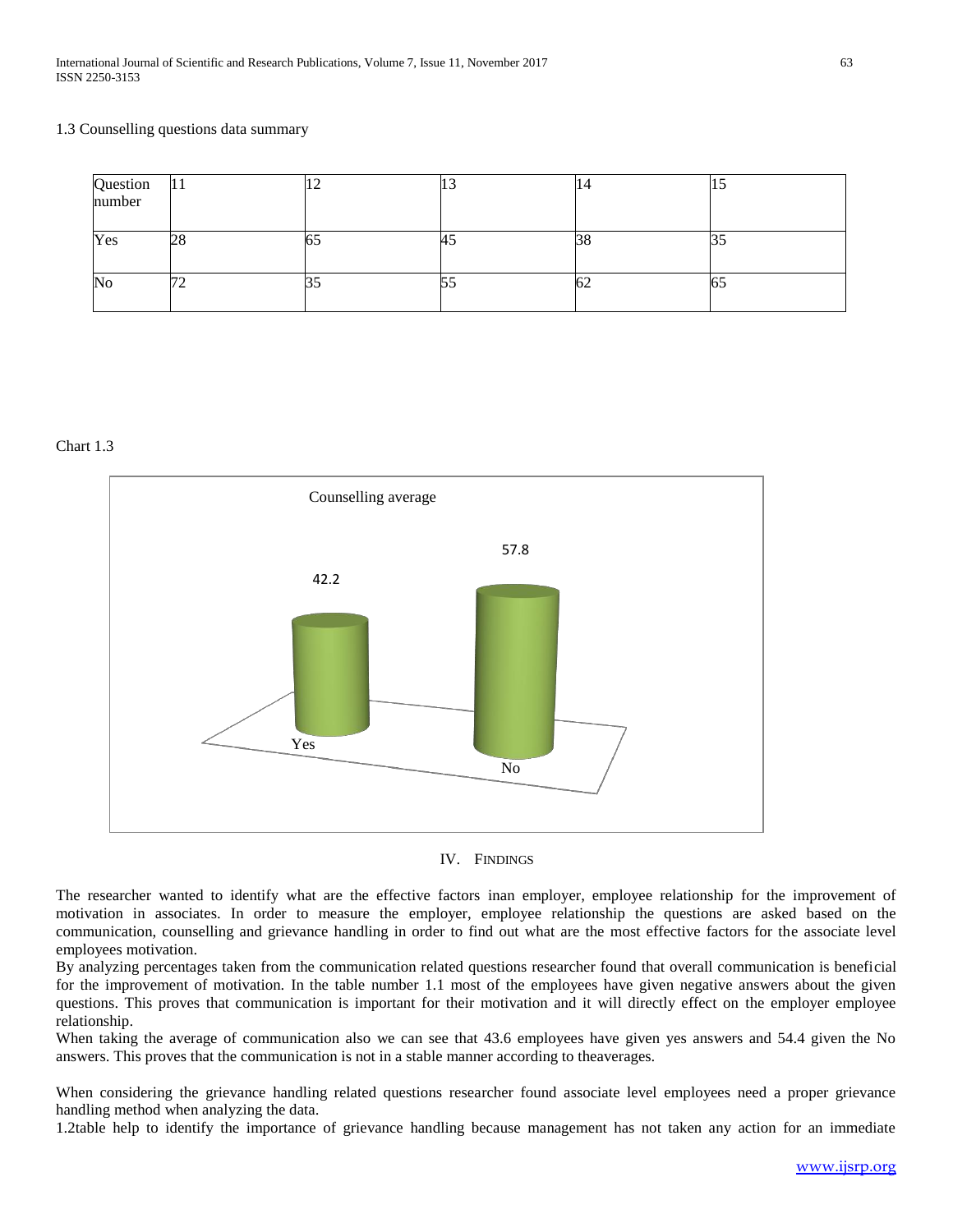International Journal of Scientific and Research Publications, Volume 7, Issue 11, November 2017 64 ISSN 2250-3153 grievance handling. This may effect for the overall performance of the associate level employees.

Positive Average for grievance handling questions is 50.6 and negative average is49.4. This also reveals that grievance handling process should implement properly because of the dissatisfaction among employees.

Counselling is also should take into consideration because most of the respondents would like to implement a counselling method in order to solve their problems. Table 1.3 data reveals that counselling would be beneficial for the improvement of motivation. Counselling average shows 42.2 for Yes and 57.8 for No answers. However, this shows that need of a counselling method to solve their problems and an average of this variable shows clearly in the chart 1.3.

The researcher would able to find out the effective factors in the employee relationship for the improvement of motivation. Factors such as communication, grievance handling and counselling are very influencing factors for their motivation.

Implementing new methods to improve communication, counselling and grievance handling is important.

When considering the data gathered by the researcher, shows that there is a lack of healthy employer employee relationship. Percentages of the given answers show the negative trend which may influence for the future workplace motivation. When people are lacking in enthusiastic or motivation many more problems will arise within the employees and employers.

# V. RECOMMENDATIONS

Recommendations for a proper communication

In order to enhance the employer, employee relationship for the motivation researcher found that communication, grievance handling and counselling as the factors affecting to improve motivation. With those findings, communication grievance handling and counselling and communication should be improved. The following recommendations are based on these three factors in order to enhance the employer employee relationship. By implementing those recommendations motivations of associate level employees can be increased.

Listen carefully

Monopolize conversations ay creates workplace problems. Employers should be careful with your words. Listen to subordinates will increase the motivation because they feel that their ideas are worth. This will help your staff members feel that they play an active role in the conversation.

Mindful of Communicating

Verbal and nonverbal communication is effective ways of communicating. Body language will contribute heavily to the effectiveness with which your communication is received. Facial expression while speaking with employees will determine the results of your communication. Rest the arms by your sides, Make eye contact, smile at appropriate and nod your head affirmatively while listening is important.

Create an open dialogue

Let employees keep abreast of company changes, progress and future plans. This can be done by bimonthly or company meeting. In addition, allow employees to participate in this discussion. Encourage problems and opinions and show that all ideas are welcome. When employees feel they are in the company's leadership position, employees are more likely to communicate well. Encourage sharing information

Provide an online platform for knowledge sharing. Employees may often read industry news, trends, and provide them with a place to share this information. By having the opportunity to show what they know, employees will be eager to continue to participate in this work. This will not only create more energy and communication behind the purpose, but sharing valuable insights will help businesses

## Plan external activities

Create opportunities for employees to meet outside the office. Nothing is more hindering communication than when employees in the company do not really meet each other. Plan a holiday party or a happy time after work. This also gives the staff some expectations, which can promote improved participation and stronger communication. Communication center

Create a communication center for the staff. Use this central location to allow employees and supervisors to share work-related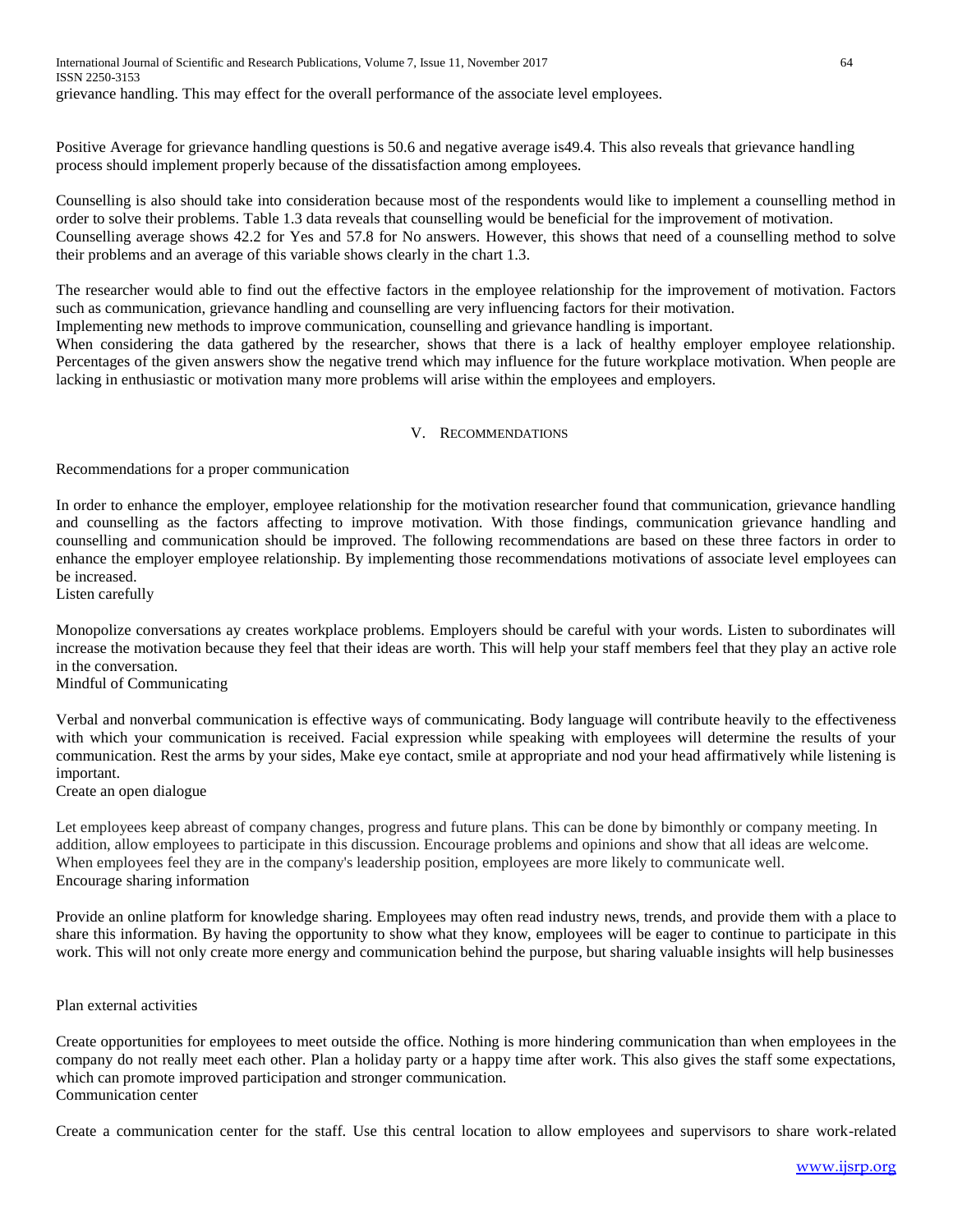International Journal of Scientific and Research Publications, Volume 7, Issue 11, November 2017 65 ISSN 2250-3153 information with each other. Encourage staff to frequently check the communication center to keep up-to-date. Open door policy

One of the biggest hurdles faced by employees is how to communicate with the manager and the CEO. They may not feel comfortable, close to the boss, and because of this concern, many employees may choose to avoid making important points, thus preventing the flow of communication. There is an "open door" policy, your employees at any time can feel anything you notice, which is very useful for your internal communication. It is also a good way to motivate employees in the organization.

## Allow your employees to have the opportunity to recharge

Work time may be tired, especially when the mind is considered. When you need to charge, it may be difficult to communicate effectively with others. Have your employees had the opportunity to leave when needed. Whatever it means spending an extra hour of lunch time, or just an occasional personal day, you will get better results and let your employees have the opportunity to restart themselves instead of running too tightly.

## Prevent one-way communication

Many companies use top-down communication, which is a classic constant for decades. One-way communication can provide an element of control, but will not give you or any benefit to your employees. On the contrary, allowing communication is a two-way street, as you will see some benefits in the future.

## Give praise

The most common mistake of organizing and supervising is that their communication is general and inhuman. They send an email: "good! Direction, team" but admit that this nature does not have the specific meaning of the individual who lag behind to make the project complete. Give little praise may boost the morale of employees.

Recommendations for a proper grievance handling

Quick action - in the event of a complaint, it should be identified and resolved. Managers must be trained to manage complaints effectively and promptly. This will reduce the adverse impact of complaints about employees and their performance.

Acknowledging grievance - manager must acknowledge that the employee's dissatisfaction is the performance of the employee's true and true feelings. The recognition of the manager means that the manager is eager to investigate the complaint fairly without any prejudice. This will create a favorable working environment to reduce the situation of dissatisfaction.

Collect the facts - the manager should collect appropriate and sufficient facts to explain the nature of the complaint. These facts must be kept in order to use these records at the late stage of the complaint.

The reasons for the review of the complaint - the actual cause of the complaint should be determined. Therefore, remedial action should be taken to prevent repeated complaints.

Deaccessioning - an alternative action plan should be considered to manage the complaint. The impact of each action policy on existing and future management policies and procedures should be analyzed, so the manager should make a decision.

Execute and review - the manager should quickly implement the decision to ignore the fact that it may or may not harm the relevant employee. After the implementation of the decision, there must be follow-up to ensure that the complaint is resolved thoroughly and adequately.

Suggestion boxes

Suggestion boxes can be placed in an easy-to-access location for most employees in the organization. Employees can submit anonymous complaints about their dissatisfaction within these boxes. In addition, management's interest is limited to employees' freedom and fairness.

## Direct observation:

The human behavior of knowledge is the essential quality of every good manager. From the behavior of employee changes, he should be able to smell the reasons for dissatisfaction. So he will not understand the staff. This method will give general discontent. In addition to the normal daily work, regular interviews with employees, group meetings and collective bargaining is a direct observation of the specific circumstances conducive to the development of grievances.

Deal with complaints effectively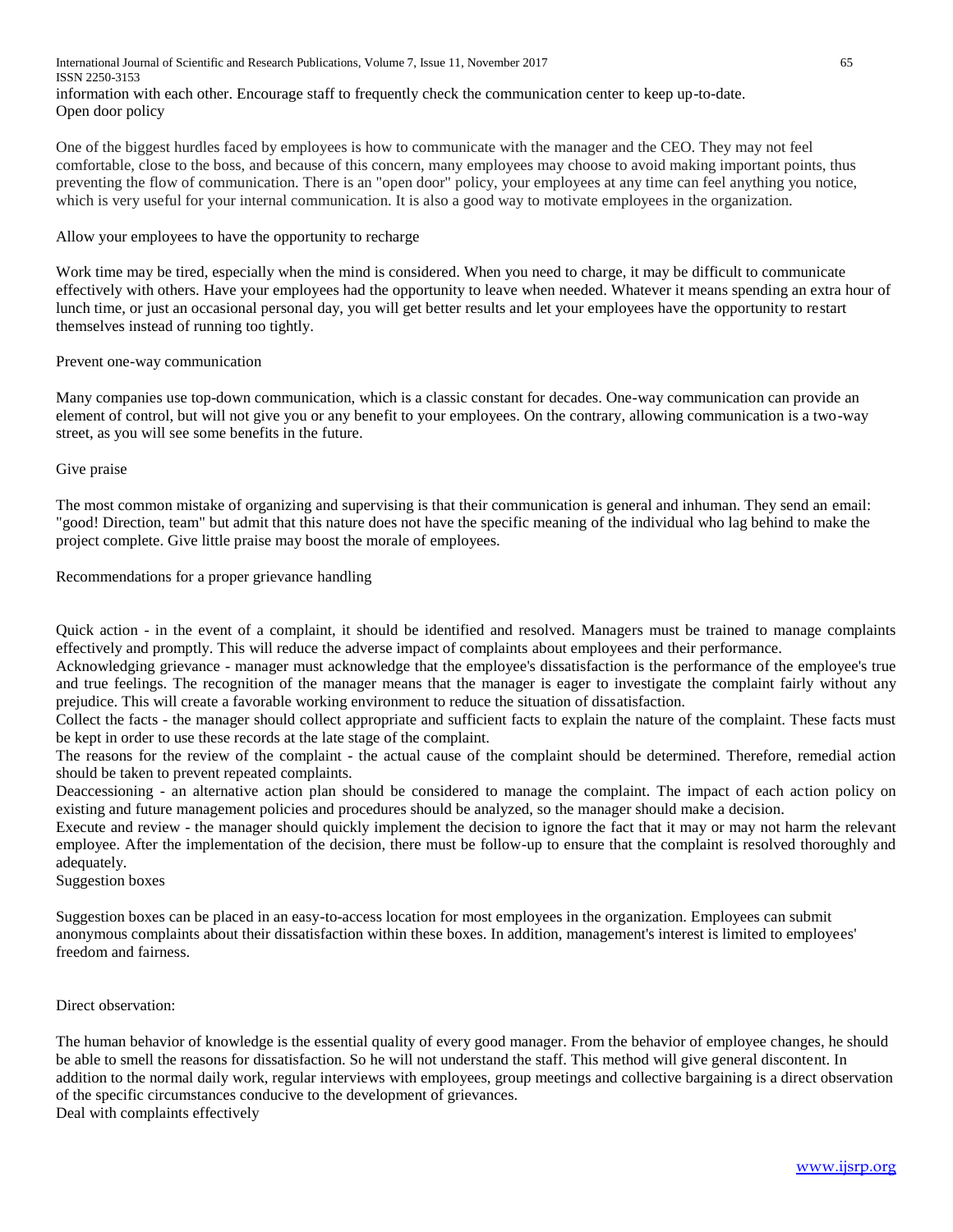International Journal of Scientific and Research Publications, Volume 7, Issue 11, November 2017 66 ISSN 2250-3153

Deal with complaints, spend a lot of time talking to employees; collect their data and pass on all kinds of information. This conversation is most effective and should conform to a clear pattern and follow well-tested rules.

Managers must seek to develop their attitudes towards employees and help to enhance their confidence. Management should also be interested in the employee's questions and help with constructive will, not only to gain trust, but also to gain the greatest loyalty and sincere cooperation. Management's procedures for handling complaints must be clear.

## Step ladder procedure

Another policy of setting dissatisfaction is the ladder program. Through this method, various steps can be found to solve the dissatisfaction. The latter procedure is a mechanism for the discontent of historical stuff. As shown below:

Senior Executives: According to this policy, the wrongdoer expressed dissatisfaction with the impartial senior director verbally. The employee's dissatisfaction is analyzed one by one. Here, the supervisor should not be biased in dealing with the complaint. If they are not resolved, the staff cannot be satisfied, then the next step will be taken.

Head of department: in the first step is not satisfied with the circumstances, should take the second step. In which the enemy to the department head to introduce his / her question. The department heads listen to all the questions and take steps to set them up. If resolved, then if not so sad to move to another step.

Appeals Board: The Appeals Board also serves in large organizations. This organization is inherently complex. The conclusion of the complaint is not from the department, but not to the Appeals Board. The Appeals Board must deal specifically with the complaint. Complex types of dissatisfaction are related to this level. Timely solve problems and improve organizational performance. Senior management: If the grievances are not satisfied with the complaint board solution, then the enemy chief executive. In general, the CEO is facing serious problems. The Chief Executive, through participation in the trade union, represents the decision of the Chief Executive to make a decision as soon as possible through negotiations

Recommendations for a proper counselling method

Hire a professional counselor

Hiring a professional counselor is very important to solve all kinds of problems. Some problems employees do not like to share with their managers. In that situation, hiringa professional counselor would be beneficial. Employees' mentality can be identified to a professional counselor as well as Psychological injuries and stress-related emotional conditions can be handled via acounselor. Mentally Healthy Workplace' training - in-house training

Many programs can be designed in order to enhance the mental health of both employers and employees. Provide information, plans and policies promote early awareness and respond to staff distress. As with any question, the sooner the problem is identified and the better results are taken. If a new psychological problem such as anxiety or depression is properly addressed, it is more likely that the intervention will be effective and the morale and function of the workplace will be maintained and will prevent disability. Identify the risk of employee mental health

Identify the risk of employee mental health. Rising costs and regulatory requirements have already paved the way for the organization and have made significant progress and progress in identifying and addressing workplace factors that contribute to the physical illness and injury to workers. There are many useful tools to achieve this.

## VI. CONCLUSION

The researcher's aim is to find out the effective factors of the employer, employee relationship for the improvement of motivation in associate level employees. The study had been done by the researcher through a structured questionnaire.

A hypothesis which proved through the data analysis part which implies that employer, employee relationship help for the improvement of motivation in associate level employees. In the findings this has been clearly mentioned by the author and the recommendations given in order to enhance the employer employee relationship. With these recommendations it is clear that motivation in associate level employees can be improved from the selected factors.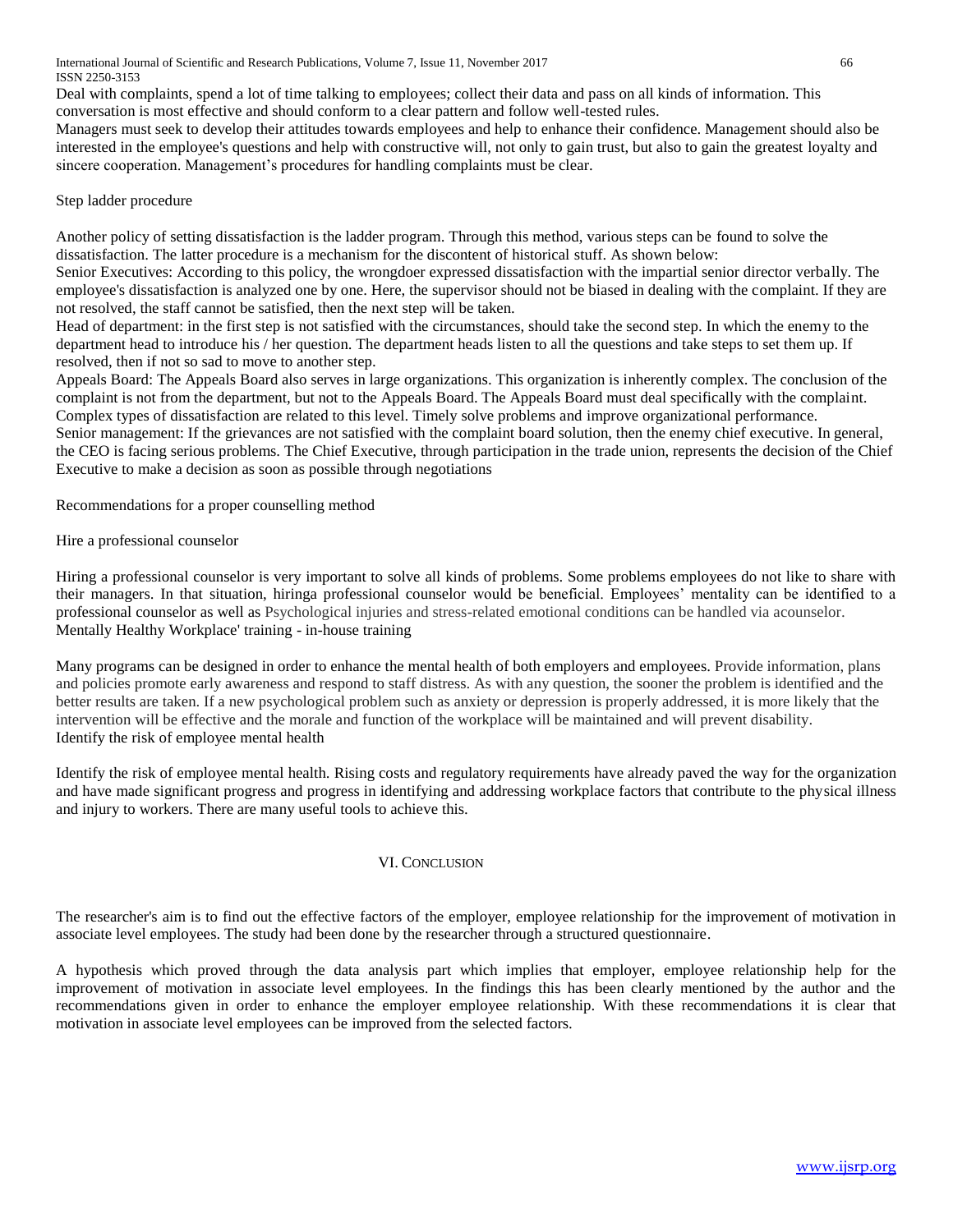#### APPENDIX

QUESTIONNAIRE YES NO

Please indicate $(x)$  the level of agreement or disagreement

Communication

- 1. Do your managers tell what they expect by giving feedback and guidance?
- 2. Do your employers trust you?
- 3. Do your employers appreciate your work?
- 4. Do you have opportunities to discuss your problems with your managers?
- 5. Do you communicate freely with employers?

# Grievance handling

- 6. Do your employers identify your weaknesses?
- 7 Do you suggestions well accepted by employers?
- 8 Do you think you need a proper grievance handling method to discuss your problems?
- 9. Management takes your grievance immediately?
- 10. Do your managers treat you fairly?

# **Counselling**

- 11 Is the Decision taken by the top management?
- Related to your grievances is satisfactory?
- 12. Do your employers conduct mental awareness programs?
- 13 Do you feel stress at times?
- 14. Do your managers well listen to your problems in daily work life?
- 15 Do your company have a proper counseling method to solve your problems?

#### REFERENCE

- [1]Dessler, G., 2016. Fundamentals of human resource management, Boston: Pearson.
- [2]: .Anon, (2016). [Online] Available at: [http://Leidena](http://leiden/)sc@ascleidennlwwwascleidennl [Accessed October. 2016].
- [3]. Anon, Glossary of "E". Glossary of "E" | Work and Family Researchers Network. Available at: https://workfamily.sas.upenn.edu/glossary/e/employee-relations- definitions..[Accessed 21 December, 2016].